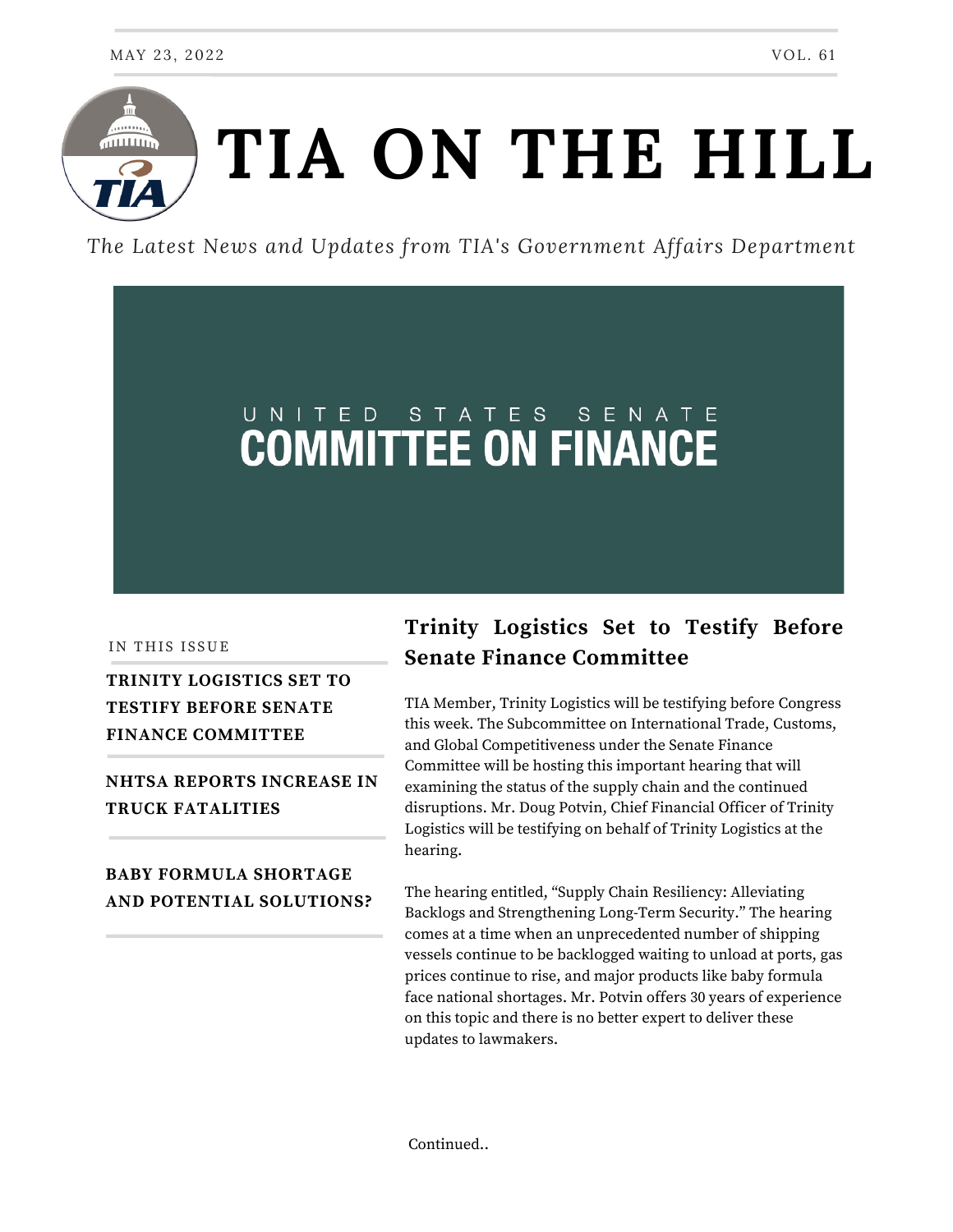TIA Vice-President of Government Affairs Chris Burroughs said this at the hearing, "between a failed cross border vaccine mandate and our legislation on C-TPAT which is authored by the Chair and Ranking Member of the Subcommittee, the Members on this panel will get a rare insight from an industry leading 3PL in Trinity Logistics who is facing these issues head on."

If you wish to watch the hearing, please click this link on Wednesday, May 25th at 3:00 PM EST.

[https://www.finance.senate.gov/hearings/supply-chain-resiliency-alleviating-backlogs-and-strengthening](https://www.finance.senate.gov/hearings/supply-chain-resiliency-alleviating-backlogs-and-strengthening-long-term-security)long-term-security

### **NHTSA Reports Increase in Truck Fatalities**

Last week, the National Highway Traffic Safety Administration (NHTSA) released a report that showed that the number of individuals who were killed on our nation's highways increased by 11% in 2021. The increase is the largest annual percentage increase reported by NHTSA since the agency started keeping records in 1975. TIA has for years supported the creation of a federal Motor Carrier Safety Selection Standard that would require brokers and shippers to check certain safety aspects of a trucking company before arranging transportation with them, something that currently does not exist. TIA will continue these efforts while combating opposition from the safety advocates who remain on the wrong side of safety in supporting the status quo and increasing number of large truck fatalities.

According to the report, Americans drove 325 billion more miles in 2021 than 2020, so that the fatality rate per 100 million vehicle miles traveled edged slightly down from 1.34 to 1.33 deaths. The rate of deaths in proportion to miles driven had spiked dramatically in 2020, when roadway deaths skyrocketed despite Americans driving less. NHTSA has attributed that increase to more unsafe driving behaviors like speeding, driving while intoxicated and distracted driving.

NHTSA on Tuesday drew attention to the work it is already doing to address what DOT Secretary Pete Buttigieg has been calling a "crisis on America's roadways." DOT released its National Roadway Safety Strategy in January, setting a goal of zero deaths on America's roads and committing to a safe systems approach for the department, and earlier this week announced the launch of the new \$6 billion Safe Streets and Roads for All grant program, which was created by the new infrastructure law.